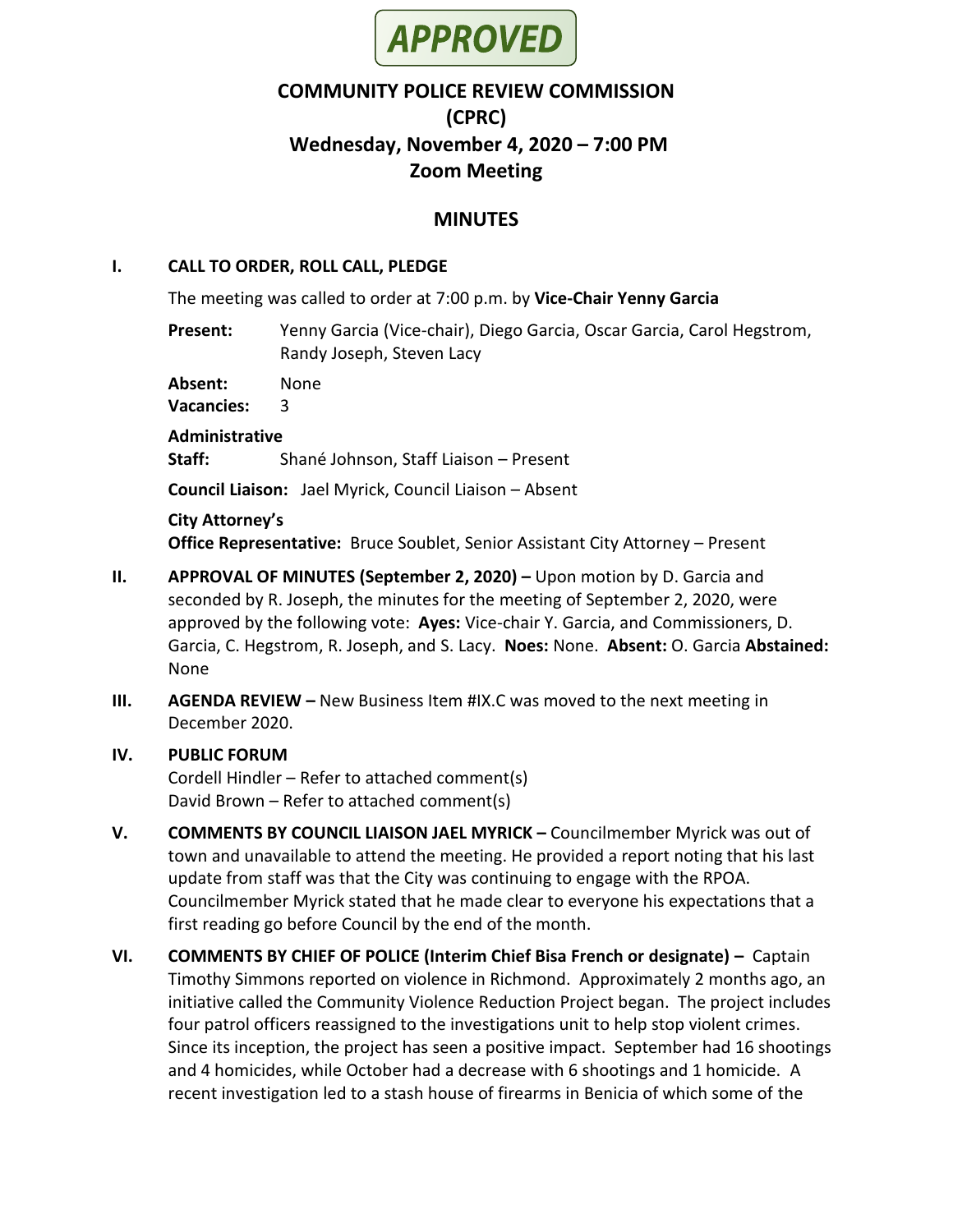recovered firearms were connected to recent shootings in Richmond. Two individuals were taken into custody. After being asked by Commissioner O. Garcia, Capt. Simmons confirmed that at least one of the arrested individuals was planning to carry out retaliatory gun violence during a planned memorial service for slain rapper Tay Way. RPD's intervention prevented further gun violence.

Chief French told Commissioner R. Joseph that she would check on the status of his public records request and spoke about RPD's overtime before providing stats on injured officers. There are currently six officers on injury leave and five officers on modified duty. Some officers retired helping to reduce the injured officer stats to the lowest they've been in a while. During the month of October, RPD had 16 COVID-19 exposure cases. All officers tested negative for the virus and followed guidelines to quarantine. Other items to note in October included numerous town hall meetings, a virtual Halloween event where officers read books to youth, a virtual National Night Out event, a presentation on the roles of SROs by the Chief to West Contra Costa Unified School District (WCCUSD) during their safety meeting, and the Chief's participation in a panel about race and equity hosted by the University of Southern California and former governor Schwarzenegger.

The Chief reported that RPD completed the process for the department's new deployment that goes into effect on January 3, 2021. The process takes place annually around October. Chief French noted that a female sergeant is leaving RPD and changing career paths in the wake of all that has occurred this year. A second female officer is due to leave for the same reason.

Commissioner D. Garcia inquired about the hiring and assignments of officers. Chief French said that she had met with the 23<sup>rd</sup> Street Merchants Association to discuss their desire to hire/promote more Latino officers. Vice-chair Y. Garcia asked about the lack of data being presented on the Transparent Richmond website. The Chief said that the new Transparent Richmond site does not talk to the old site and that the records management system is working on writing a program so that data is automatically transferred over each month. Chief French will check on the date when the data is expected to be available to the public.

**VII. REPORTS BY RICHMOND POLICE OFFICERS' ASSOCIATION (Ben Therriault, President) –** Detective Therriault announced the annual Richmond Fire and Police holiday toy drive that happens in December. There will be a drive-thru giveaway event where 500 families will receive gift cards. Bicycles were donated and built up by Rich City rides and will also be given to families. The Rotary Club has 60 bikes so far and is trying to reach their goal of 100.

Det. Therriault spoke about the trend of officers leaving the policing field and the impact that the departure will have on future policing. Upon request by Vice-Chair Y. Garcia, Mr. Therriault provided an update on the discussion between RPOA and the City regarding the requested changes to the ordinance. Mr. Therriault said that RPOA is waiting on the City to make the initial contact. Captain Simmons also spoke on behalf of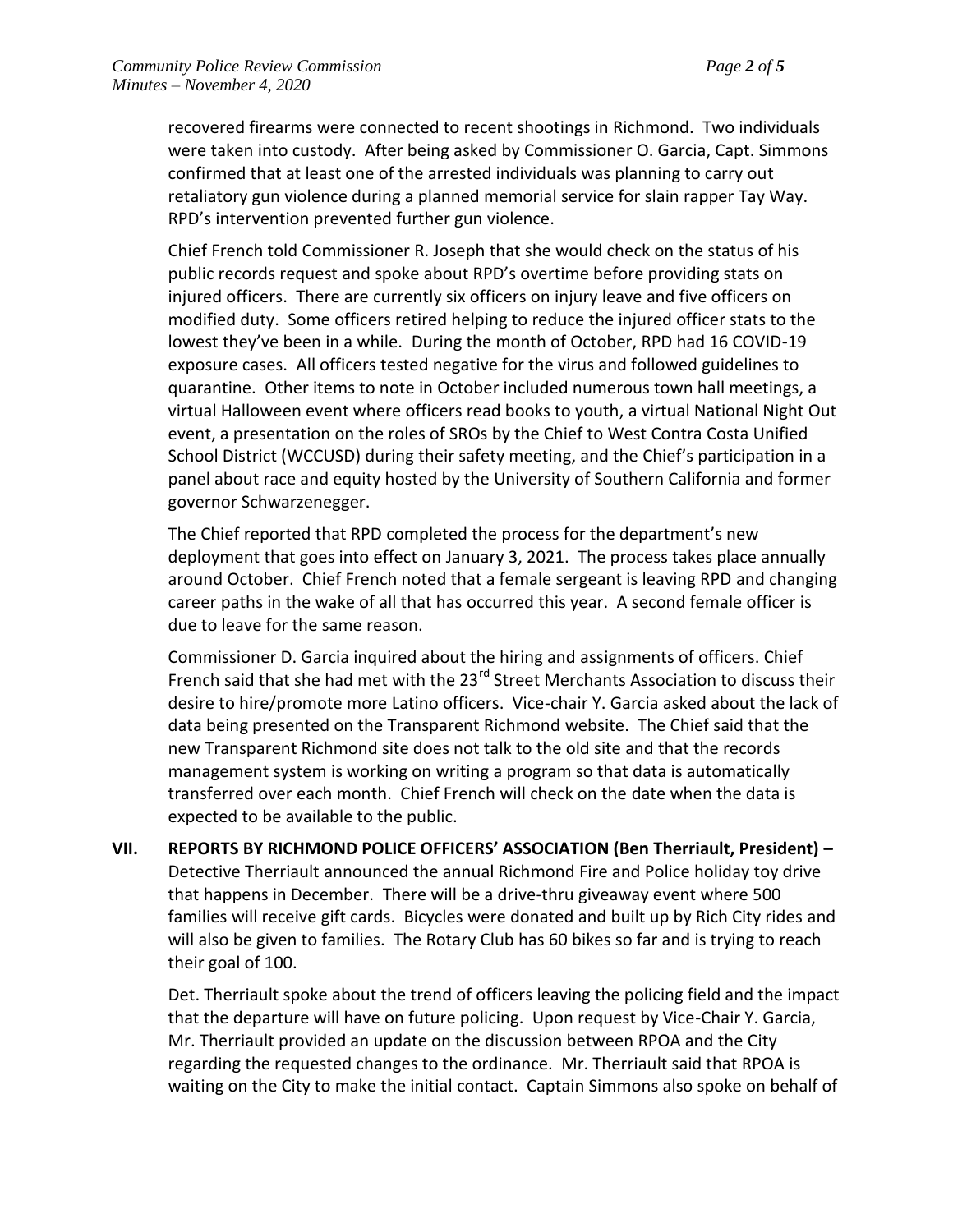the RPMA and said that a request for a meeting has just been received for the first time and that a meeting date/time is being scheduled.

#### **VIII. OLD BUSINESS, DISCUSSION ITEMS**

- **A. Update on reports status (Jerry Threet) –** The next case due to be presented to the CPRC is the officer-involved shooting of Luc Toan Chanh Ciel. Mr. Threet also has a translation meeting set for next week to discuss a complaint filed in July.
- **B. Approve Public Summary for Complaints #2019-3 (Perez) and #2019-6 (Reason) –** Upon motion by R. Joseph and seconded by S. Lacy, the public summary for case #2019-3 (N. Perez) was unanimously approved by the following vote: **Ayes:** Vice-Chair Y. Garcia and Commissioners D. Garcia, O. Garcia, C. Hegstrom, R. Joseph, and S. Lacy. **Noes:** None. **Absent:** None. **Abstained:** None.

Upon motion by C .Hegstrom and seconded by R. Joseph, the revised public summary for case #2019-6 (Reason) was approved by the following vote: **Ayes:** Vice-Chair Y. Garcia and Commissioners C. Hegstrom, R. Joseph, and S. Lacy. **Noes:** O. Garcia. **Absent:** None. **Abstained:** D. Garcia.

*Ben Therrialut* – He doesn't agree with the report. He feels that the commissioners need to look up the meaning of specific terms to make better decisions. He expressed that the findings is a "slap in the face" to current officers and to the spouse of late Sgt. Thomas. Mr. Therriault also said that in light of the recent abstention, he feels commissioners should not be seated if they cannot make a yes or no vote.

*Timothy Simmons* – He asked the CPRC to consider the dynamics of the shooting. He explained what he felt was an escalation of violence by the deceased Eric Reason. He urged the Commission to think about what a reasonable person would do.

Commissioner D. Garcia offered his feelings as a response to the public comment.

## **IX. NEW BUSINESS**

**A. Election of a new Chair and Vice-Chair –** Bruce Soublet explained the process to formally elect the positions. R. Joseph and C. Hegstrom nominated current Vice-Chair Y. Garcia to be the new chairperson. Y. Garcia declined stating other time commitments as the reason. Y. Garcia then nominated R. Joseph to be the Chair while O. Garcia nominated C. Hegstrom for the position. C. Hegstrom declined the nomination. R. Joseph was unanimously approved as the new chairperson by the following vote: **Ayes:** Vice-Chair Y. Garcia and Commissioners D. Garcia, O. Garcia, C. Hegstrom, R. Joseph, and S. Lacy. **Noes:** None. **Absent:** None. **Abstained:** None.

Vice-Chair Y. Garcia nominated herself to remain in the position. She was unanimously approved as the vice-chair with by the following vote: **Ayes:** Vice-Chair Y. Garcia and Commissioners D. Garcia, O. Garcia, C. Hegstrom, R. Joseph, and S. Lacy. **Noes:** None. **Absent:** None. **Abstained:** None.

A next election will be held in November 2021.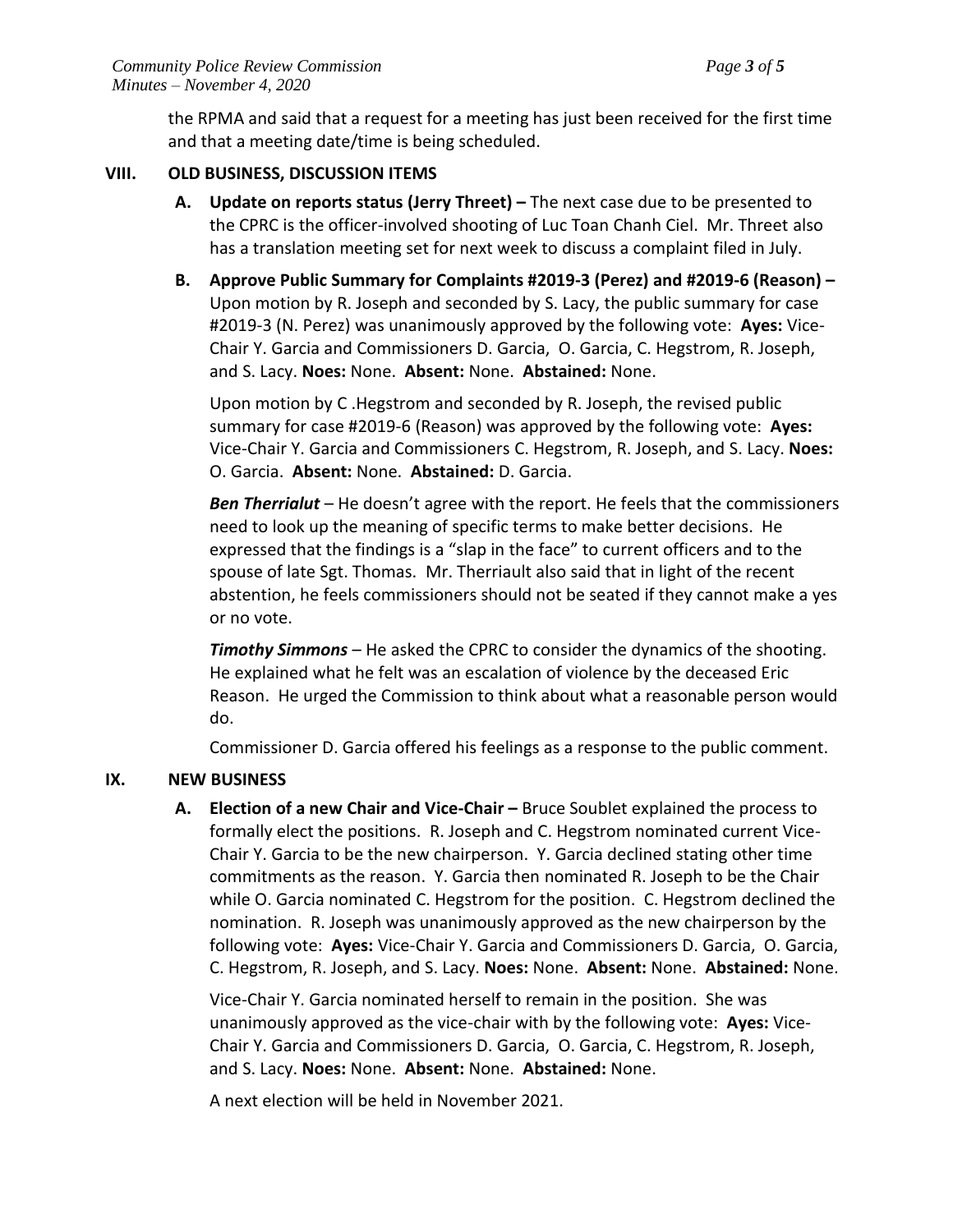*Cordell Hindler* – He would like to see Y. Garcia, R. Joseph, or S. Lacy take on the role of the chairperson.

*Carol Yu Johnson* – She feels C. Hegstrom would be great as the chairperson.

**B. Discuss and recommend procedures regarding AVR footage usage and submission to the commission –** In response to public comment on this item, R. Joseph framed this item. He said that item is being discussed because of camera footage that was turned off at critical moments and then turned back on. The CPRC doesn't receive many cases to review footage, but found that in the last two cases that they received, the AVR data is missing at critical points. The missing footage may have had an impact on how the commissioners voted. Therefore, the CPRC wanted to bring up a conversation about why footage is missing and the disciplinary actions that may be given to officers.Chief French responded that officers who intentionally violate the AVR policy will be dealt with on a case-bycase basis. The range of discipline can go from a letter of instruction up to and including termination. The Chief pointed out that there are policies that dictate when an officer should activate the AVR.

*Ben Therriault* – He doesn't understand the dilemma about AVR footage since it's already being provided to the CPRC investigator upon request.

**X. OPEN FORUM BEFORE CLOSED SESSION –** Ben Therriault offered comments related to the previous item.

#### **XI. REPORT OF FINAL ACTIONS TAKEN IN EXECUTIVE SESSION**

 Keyon Shanta Williams (#2019-2) The Commission voted unanimously to accept the report of the investigative officer. They also voted unanimously to accept a finding of "Exonerated."

#### **XII. REPORTS OF SUBCOMMITTEES, COMMISSIONERS, CIAO AND STAFF –** None

Yenny Garcia – Participated in a voter registration project with the Latina Center in an effort to get more of the population to vote.

Oscar Garcia – Also participated in the voter registration project with Y. Garcia.

Randy Joseph – Tabled at the Come in Unity event organized by S. Lacy.

Bruce Soublet – Will be meeting next week with RPOA President Ben Therriault to discuss the proposed ordinance changes.

Shane Johnson – New commissioners are expected to be appointed by the next meeting. She also brought the commissioners' attention to an email invitation to be a part of an upcoming RPD interview panel. R. Joseph, Y. Garcia, D. Garcia, and S. Lacy all expressed interest in participating. Ms. Johnson will assist with scheduling for the CPRC.

Ridealongs – Ridealongs are encouraged. Staff will follow-up on when these will resume.